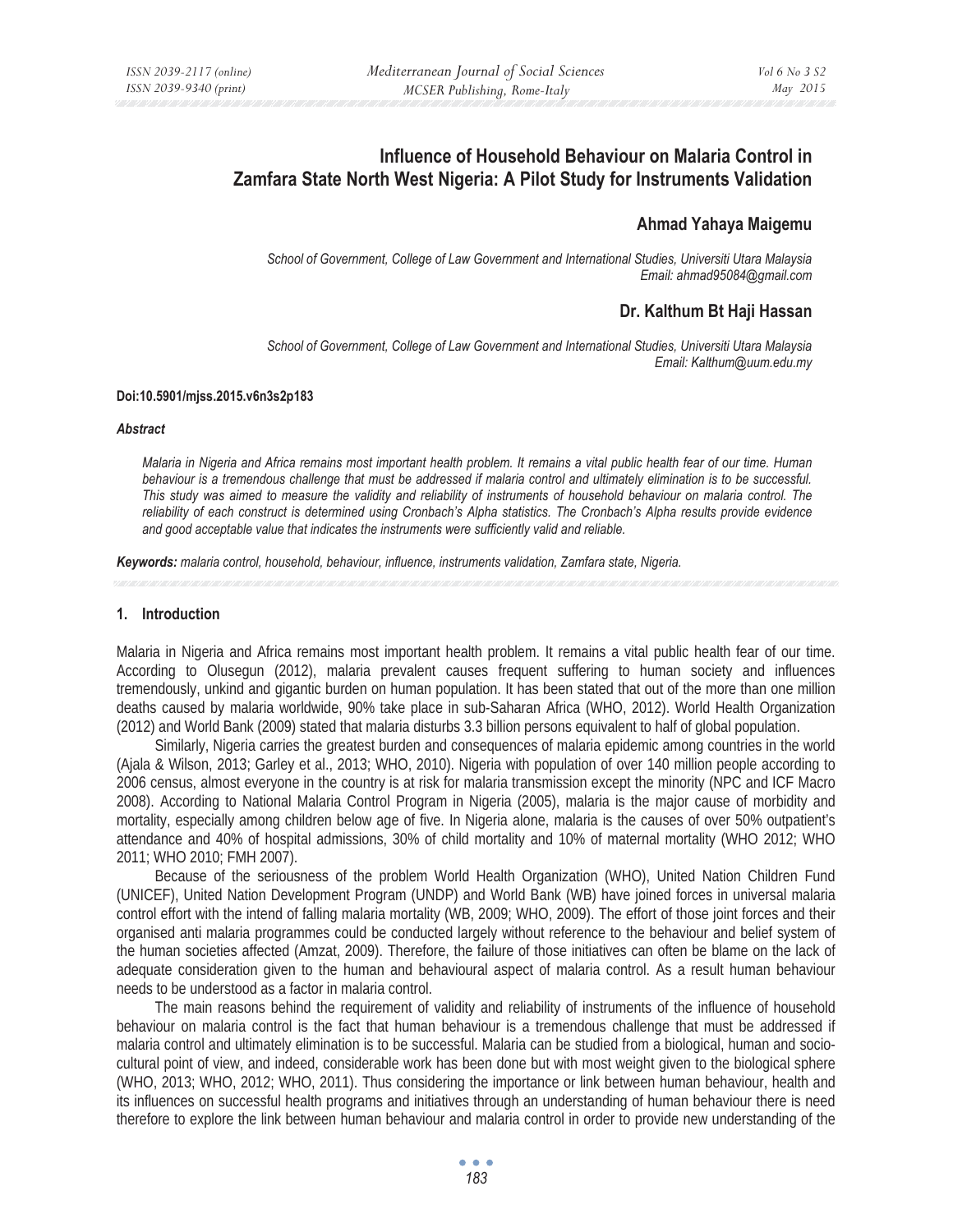link between human attitudes on household behaviour on fumigation, household behaviour on waste disposal and household perception on malaria disease and control.

# **2. Literature Review**

In general for the most social scientists human behaviour is largely learned and well understands from other people. For social scientists way of life and human tradition, is most generally look upon as a cohesive set of ideas, beliefs and knowledge that live in an absolutely different realm to biology (Laland 2008). Researchers assumed culture is the main influence of human behaviour. Human behaviour in relation to health has been defined as any action embark on by a person consider himself to be healthy for the reason of preventing disease or detecting it at an asymptomatic stage (Laland 2008).

Godin and Kok (1996) define human health behaviour as obvious behavioural patterns, human behaviour and habits that relate to human health maintenance, to human health restoration and to human health development. A valuable broad meaning of human behaviour in relation to health would comprise any action undertaken for the purpose of preventing or detecting disease or for improving health and well being. A number of studies have looked at the relationship between the performance of human health behaviours and a variety of health outcomes. For example (Fredrickson et al 2013; Laland 2008; Godin & Kok 1996). Such studies have demonstrated the importance of a variety of human behaviours for both morbidity and mortality. Research into the major causes of premature death in the western world (e.g. cancer) has emphasized the importance for prevention of behaviours such as smoking, alcohol consumption and sexual human behaviours (Laland 2008). Several authors (State et al 2013; Kim & Hunter 1993) have pointed out that human health behaviours may have a positive impact on quality of life of human population.

# *2.1 Malaria Control*

Malaria is one of the most important health problems that intimidate human survival today. The illness has been explained since before the middle age and still stayed as a significant health concern. The word 'malaria' comes from Italian, and literally means 'bad air' (Carter et al 2002). According to Azizi (2013), Joy et al (2003), Malaria has been among individuals since the dawn of time. Malaria in human beings has been well-known since the most prehistoric time of human existence (Hill 1992). The earliest confirmation account of what may have been malaria as a human disease is originated by Hippocrates around 2,700 BC. (Hill 1992). According to Alaba (2005) malaria is the sign of the illness of parasite of the *plasmodium* brand. It is a dwindling infectious syndrome characterized by chills, shaking and fever (Alaba 2005; Ault 1994; Hill, 1992).

Malaria is a worldwide pandemic disease which has engaged global concentration. The World Health Organization in 1985 submitted a motivated plan for the suppression of malaria globally at the World Health Assembly (WHO 2005). The enormous trouble of malaria all around the globe formed earlier attempt by certain social institutions (both formal and non-formal) on malaria administration (FMH 2005). In so many countries of the world provision of services was been tried in their attempt to control malaria. According to Satterthwaite (2003) in Panama 1878, that was than in part of Colombia there was an incidence of high yellow fever, malaria which was cause as a result of poor environmental conditions such as dirty street and improper sanitation (Satterthwaite 2003). This affected the productivity of workers in Panama Canal. Consequently environmental management was adopted as a key to malaria control, by drainage construction, infrastructure provision and other environmental facilities. As a result the prevalence of malaria reduced with greater proportion.

Not in Panama alone in the early 19<sup>th</sup> century Malaysia applied environmental sanitation as strategy employed for the elimination of malaria. Watson (1921) demonstrated the importance of environmental modification by showing that selective clearing of the forest around the settlements could control the mosquito, which was result in the elimination of malaria. Bradley (1994) established that in 1901 Klang town and Port Swettenham in present day Malaysia witnessed a high series of malaria episode (Watson 1921). One of the burdens was that 50% of the patient attending hospital and medical services in Malaysia had malaria (Bradley 1994). The strategy helps greatly in reducing the mortality rate caused by malaria in the country. After witnessed the progress and success of the approach, it was later applied to the other part of Malaysia (Bradley, 1994; Watson, 1921). This presents that successful malaria control have to target the reduction of mosquito.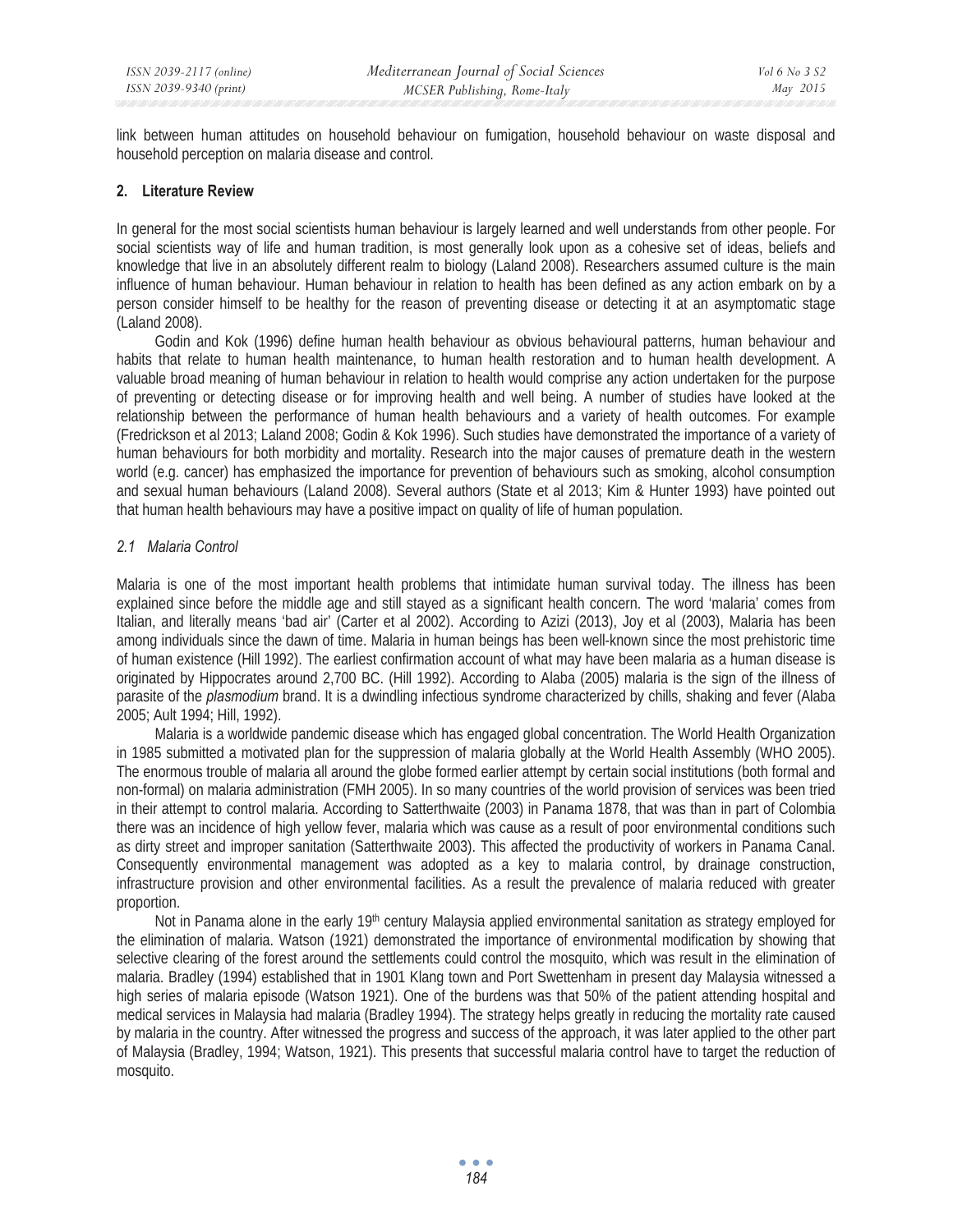#### *2.2 Household Behaviour: Fumigation of Environment/Waste Water Disposal*

The consequence of the association connecting health and environment has been since recognized (Ityavyar & Gusau 1990). This was chiefly observed in the circle of the previous century, by the influential contributions of Rene Dubos (1968), Thomas Mckeown (1976), John B. and Sonjo Mckinlay (1975) cited in Ityavyar and Gusau (1990). In their different conclusion, these intellectuals arrived at finding now generally acknowledged. According to them, human behaviour on environment has additional deep impact on the physical condition of individuals than modern medicine (Ityavyar & Gusau 1990).

There are several other studies showing exact effects of certain environmental behaviour on morbidity and mortality in diverse settings. Owoeye and Omole (2012) carried out a study to examine health situation among slum dwellers in Akure, Nigeria. The result of the study shows that better human environmental management and their behaviours has impact on the physical condition of the people (Owoeye & Omole 2012). Better environmental services are therefore providing a permanent solution to the health problem cause by deterioration from poor environment. This also shows a concrete relationship between disease such as malaria and human behaviour regarding how to handling their environment. In another study Owoeye (2012) confirm that environment, health and disease operate in a vacuum and they can see as related (Owoeye, 2012). It is therefore, believed that sanitation have a profound impact on the health of the society, since better environment with good services provision serves not conducive for disease like malaria. Owoeye and Omole (2012) further stated that poor environment is always accompanied with various diseases and ailment. Those diseases include malaria, typhoid fever and diarrhoea. The finding of this study also stated the connection between disease such as malaria and environmental services (Owoeye 2012; Owoeye & Omole 2012).

Buttressing relationship between environmental sanitation and malaria, Haque et al (2010) conducted a study to investigate prevalence of malaria in endemic district of Bangladesh. The findings of the study shows that, environmental factors like pools of stagnant water, bushes, heaps of garbage and poor housing conditions encourage disease incidence (Haque et al 2010). The study also concludes that provision of adequate sanitation services that will make environment better will also significantly improved the quality of life and health status of the people. This is in line with Owoeye (2012) who stated that, the effect of environmental factors on incidence of malaria shows a highest malaria cases among children living in places around or surrounded by swamps and bushes. According to the studies (Haque et al 2010 and Owoeye 2012) reducing malaria transmission cases will be possible and might be achieved through appropriate environmental services such as improving drainage and the quality of housing structure (Haque et al 2010 and Owoeye 2012).

# *2.3 Perception on Malaria*

It is important to look into the various signs and symptoms of malaria because it is through such signs and symptoms that people define and perceive malaria. People in different socio-geographical and cultural settings perceived different signs and symptoms of malaria. It is generally believed that based on perceived sign and symptom that people determine on what attitude they show in respect to health seeking behaviour. Our assumption is that knowledge about the symptoms of illness or disease is a major determinant of the health and should be a modifying factor for adequate measures that would be used to control the disease. This is supported by Das et al (2013) in his study among two districts of Odisha in India where he accessed people understanding and practices on malaria. It was discovered that common cold, typhoid, tuberculosis, skin disorders are among the signs and symptom of malaria in the community that study was carried out. In a related finding Gasasira (2003), conducted a study on comparative effective management of malaria in Kampala, Uganda of sub Saharan Africa. The study reveals that 65% of the respondent reported typhoid and tuberculosis as symptoms of malaria (Gasasira 2003). When people defined malaria based on its sign and symptom it means there is need also to know how their understanding influence their behaviour to reduce it further occurrences.

# *2.4 Objective of the Study*

1. The objective of this study is identifying the validity and the reliability of influence of household behaviour on malaria control instrument (behaviour on fumigation, behaviour on waste disposal and household perception).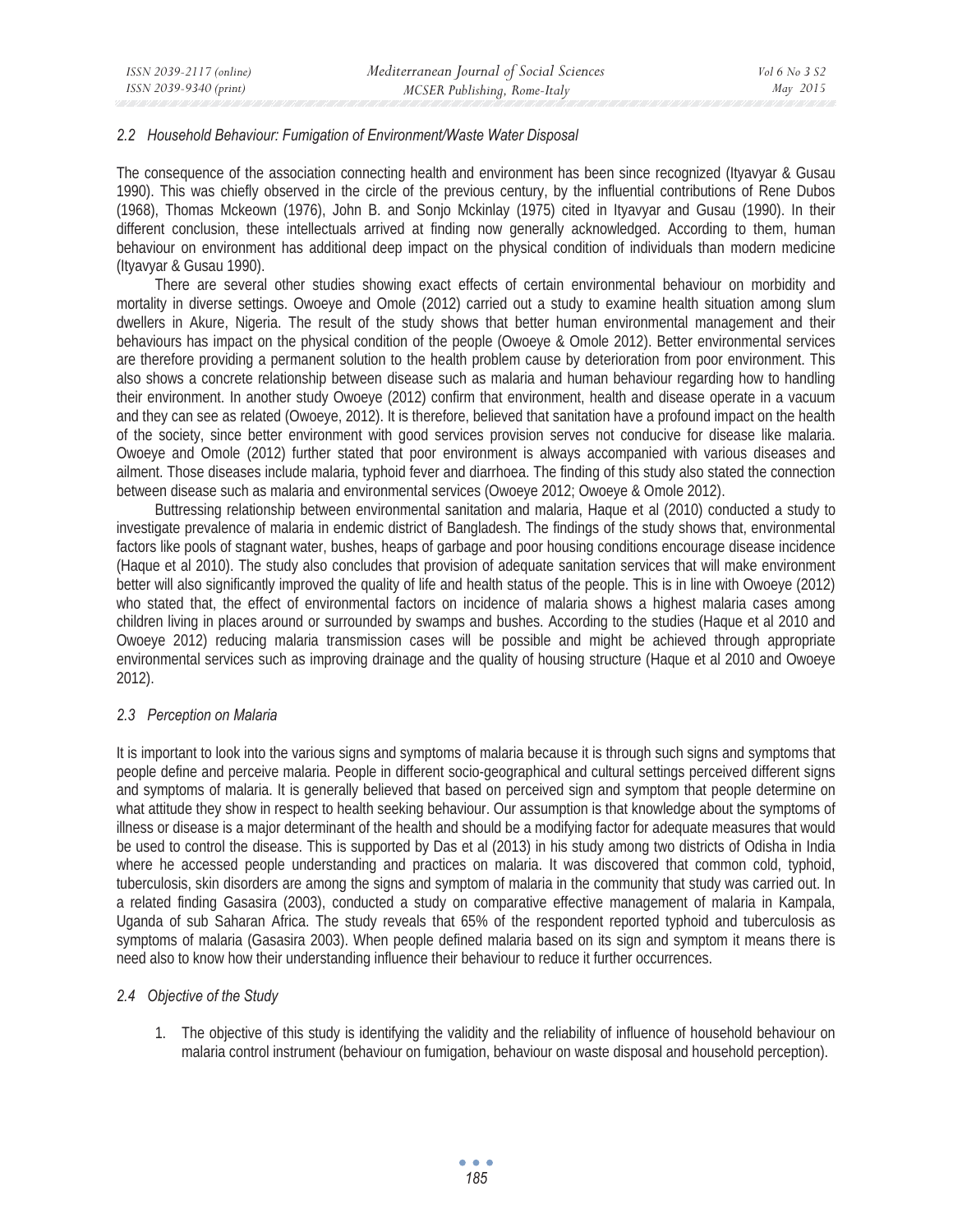# **3. Methodology**

#### *3.1 Sample*

The current study is carried out among the household heads in Zamfara state North West Nigeria. The study comprises 40 respondents which among them 37 were male household heads while only 3 among the respondents are female household heads.

# *3.2 Instruments*

Data of this study was collected using one instrument that contains 5 sections. Section 1 is on behaviour on fumigation, section 2 is on behaviour on waste disposal and section 3 is on household perception while section 4 is on malaria control and lastly section 5 is on demographic profile of the respondents. The instrument contains 87 items. Specifically behaviour on fumigation has 21 items, while behaviour on waste disposal has 38 items and perception has 18. Lastly malaria control has 10 items. The respondents were asking to respond on the questionnaire to indicate the extent to which they agreed or disagreed with the statement based on 5 likert scale. The 1-5 likert scales in the questionnaire represent strongly disagree, disagree, neutral, agree and strongly agree respectively.

Section one of the questionnaire contained 21 items was used to measure the influence of fumigation of environment to malaria control and prevalence. The section 2 with 38 items in this questionnaire was used to measure the influence of household behaviour on waste disposal and malaria control. Section 3 and four contained 18 and 10 items respectively. They were used to measure the household perception on malaria and general behaviour on malaria control respectively.

# *3.3 Data Analysis*

Data collected on this study was first entered into excel. The missing values were filled and then transfer to SPSS (Statistical Packages of Social Science). Therefore, SPSS version was used to analyze validity and reliability employing Cronbach's alpha and Pearson's coefficient correlation.

# *3.4 Findings and Discussion*

Based on the data collected and objective of the research, the findings of this present study are presented to determined the validity and reliability of instrument

# *3.4.1 Reliability Analysis*

Reliability is defined as the strength and reliability of the items used and it is one of the indicator of goodness of measure (Sekaran, 2003). Cronbach Alpha coefficient is used in this present study to find out the internal reliability of scaled items via the investigation of the average inter-item correlation. The Cronbach's alpha coefficients calculation was used in this study. According to Nunnally (1994) all Cronbach Alpha coefficients above 0.60 is believed to be good enough for item reliability. In this current research Cronbach's Alpha was the approach used to assess reliability of household behaviour influence on malaria control. The behaviour on fumigation scale consisted of 21 items and its Cronbach's alpha value is .900 (see Table 1), which is considered to be a satisfactory reliability.

# **Table 1:** Fumigation behaviour Reliability Statistics

| Cronbach's Alpha | Cronbach's Alpha Based on Standardized Items | N of Items |
|------------------|----------------------------------------------|------------|
| 998              | 900                                          |            |

In respect of behaviour on waste disposal, the construct has the total number of 38 items. The results in that case established that the Cronbach's Alpha value based on standardized items is .832 which is considered good enough base on Nunnally (1994) recommendation. (See Table 2).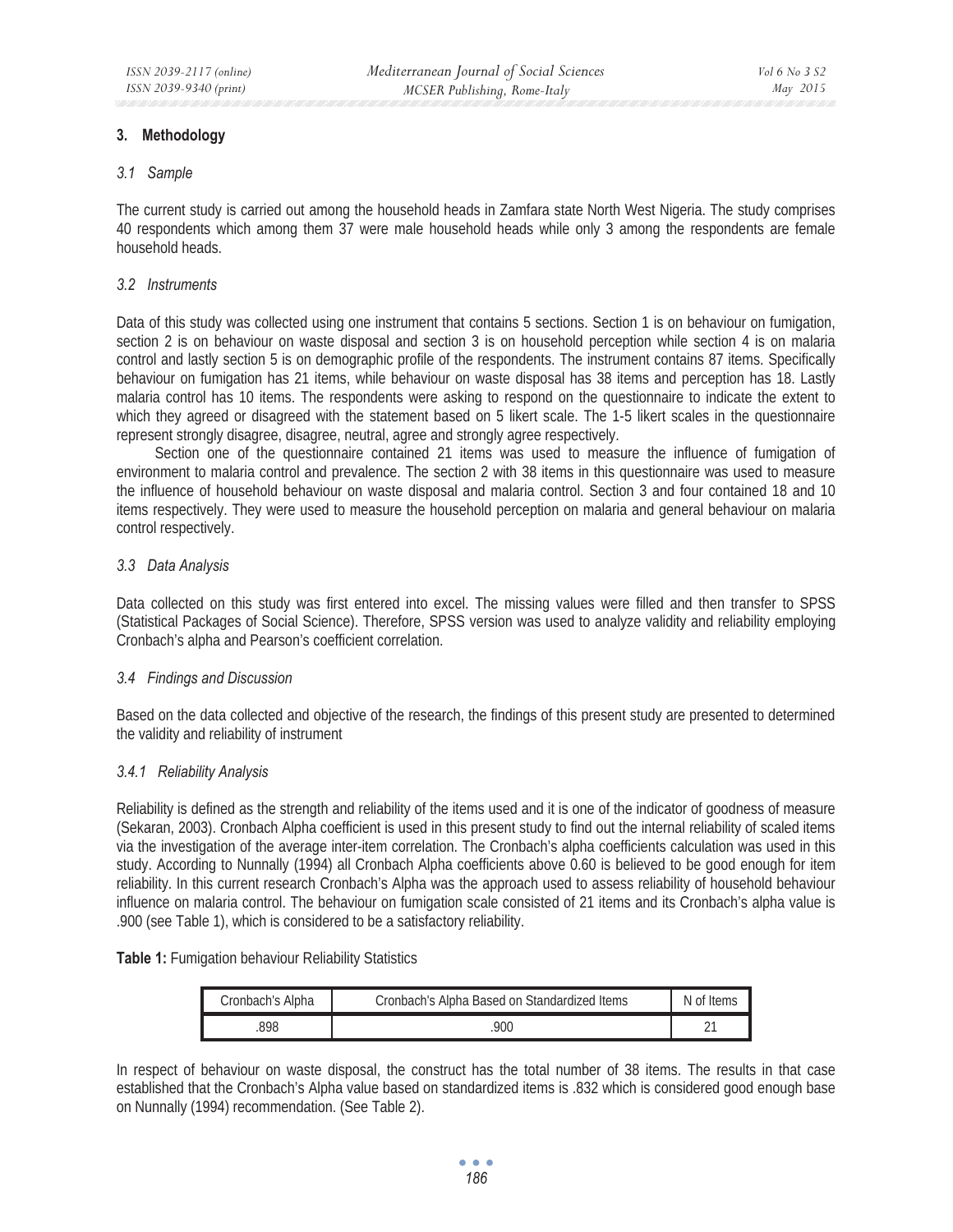#### **Table 2.** Behaviour on waste disposal reliability statistics

| Cronbach's Alpha | Cronbach's Alpha Based on Standardized Items | N of Items |
|------------------|----------------------------------------------|------------|
| 834              |                                              | კშ         |

Similarly, household perception on malaria construct has the total number of 18 items. Cronbach's Alpha value based on standardized items shows the significance of .845 levels which is enough to justified acceptable level of validity and reliability as suggested by Nunnally (1994). See Table 3 for more clarification.

Table 3. Perception reliability statistics

| Cronbach's Alpha | Cronbach's Alpha Based on Standardized Items | N of Items |
|------------------|----------------------------------------------|------------|
| 845              | 845                                          |            |

In addition, general behaviour on malaria control latent construct has the number of 10 items in its totality. The reliability statistics reveals the Cronbach's Alpha value of .894 which is considered an acceptable value for testing reliability of instruments. Table 4 shades more light.

**Table 4.** Malaria control reliability statistics

| Cronbach's Alpha | Cronbach's Alpha Based on Standardized Items | N of Items |
|------------------|----------------------------------------------|------------|
| 895              | 894                                          |            |

However, this study also calculated the reliability statistics of all 87 items using the Cronbach's Alpha in the analysis based on standardized items. The results show the Cronbach's Alpha value of .921 with total number of 87 items (see Table 5). These convince that all items tested in this study have required validity and reliability based on Sekaran (2003) and Nunnally (1994) respectively.

Table 5. All items reliability statistics

| Cronbach's Alpha | Cronbach's Alpha Based on Standardized Items | N of Items |
|------------------|----------------------------------------------|------------|
|                  |                                              |            |

# **4. Conclusion**

In conclusion, the instruments validation and reliability statistics provided evidence of satisfactorily Cronbach's Alpha value for reliability requirement. Therefore, the reliability factor of all items assessed in this study was sufficiently and acceptably reliable and valid. Finally the items were good enough to provide information on the influence of household behaviour on malaria control. The findings regarding relationship between household behaviour instruments factors shows strong relationship between those factors. This finding concerning instruments for measuring household behaviour on malaria control provides information on how to achieve the objective of understanding the influence of household behaviour on malaria control. Furthermore, the findings will be useful as contribution to the additional knowledge that will be use to change policy or strategy on malaria control. The study will be important to policy makers: The World Health Organization (WHO), the Federal Ministry of Health (FMH), National Malaria Control Program (NMCP), non-governmental organization (NGOs) and other policy makers in the ways of malaria control activities.

# **References**

Ajala, A. S., & Wilson, N. A. (2013). Local aetiology and pathways to care in malaria among the Ibibio of south-coastal Nigeria. *health, culture and society*, *4*(1). doi:10.5195/hcs.2013.102

Alaba, A. O. (2005). Malaria in children: Implication for the productivity of female caregivers in Nigeria. Selected paper for the 2005